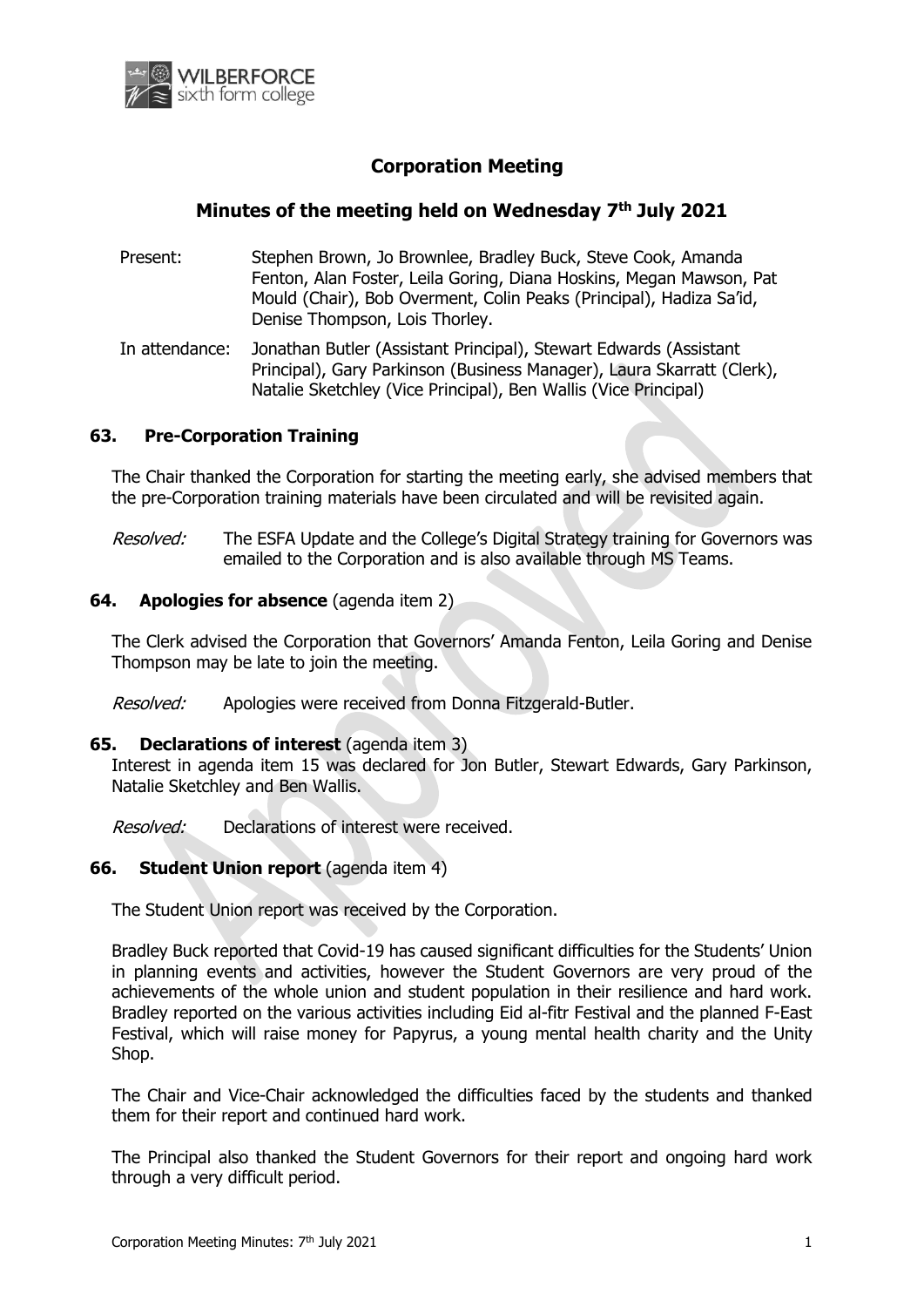Resolved: The Student Union report was received.

[Bradley Buck and Megan Mawson left the meeting at 16:10, the meeting was still quorate] [Denise Thompson and Stewart Edwards joined the meeting at 16:10]

# **67. Minutes of the previous meeting held on 24th March 2021 and the Extra Ordinary Meeting on the 26th May 2021** (agenda item 5)

The Chair requested approval from the Corporation that the minutes of the meeting held on the  $24<sup>th</sup>$  March 2021 and  $26<sup>th</sup>$  May 2021 were an accurate record.

*Resolved:* The minutes of the meeting held on the 24<sup>th</sup> March and 26<sup>th</sup> May 2021 were confirmed as a true and accurate records and the Chair was authorised to sign.

## **68. Matters arising from the previous minutes/action schedule** (agenda item 6)

The Clerk reported that all matters arising have been completed or appear in the agenda to be completed.

The Principal advised that the Venn website has been amended to reflect that the Federation has ceased and will continue to be live for a further two academic years.

*Resolved:* The matters arising were received.

## **69. Principal's Report and Chair's update** (agenda item 7)

It was agreed that minute 69 should be classified as confidential in accordance with Clause 17 (2) of the Instrument of Government for a period of one year **(SEE SECTION B)**.

### **70. Venn Strike-Off Resolution** (agenda item 8)

The Chair reminded the Corporation that at the meeting of the 26<sup>th</sup> May 2021, it agreed in principle to the winding-up of Venn. The Corporation is now asked to agree to the Venn Strike-Off Resolution and authorise the Chair to sign on behalf of the Corporation.

Governor Amanda Fenton advised that whilst she could see no issue with the resolution she advised that the 'circulation date' should be completed. The Chair and Principal advised that further to the Venn Directors' meeting on the  $2<sup>nd</sup>$  July where the resolution has been passed, the circulation date has been amended to "2<sup>nd</sup> July 2021", this was circulated to Governors on Monday,  $5<sup>th</sup>$  July. The Corporation agreed to the resolution and the Chair will sign on the  $8<sup>th</sup>$ July 2021.

Resolved: The Venn Strike off Resolution was agreed and the Chair authorised to sign on behalf of the Corporation.

## **71. College Development Plan 2020/21 and Draft College Development Plan 2021/22** (agenda item 9)

It was agreed that minute 71 should be classified as confidential in accordance with Clause 17 (2) of the Instrument of Government for a period of one year **(SEE SECTION B)**.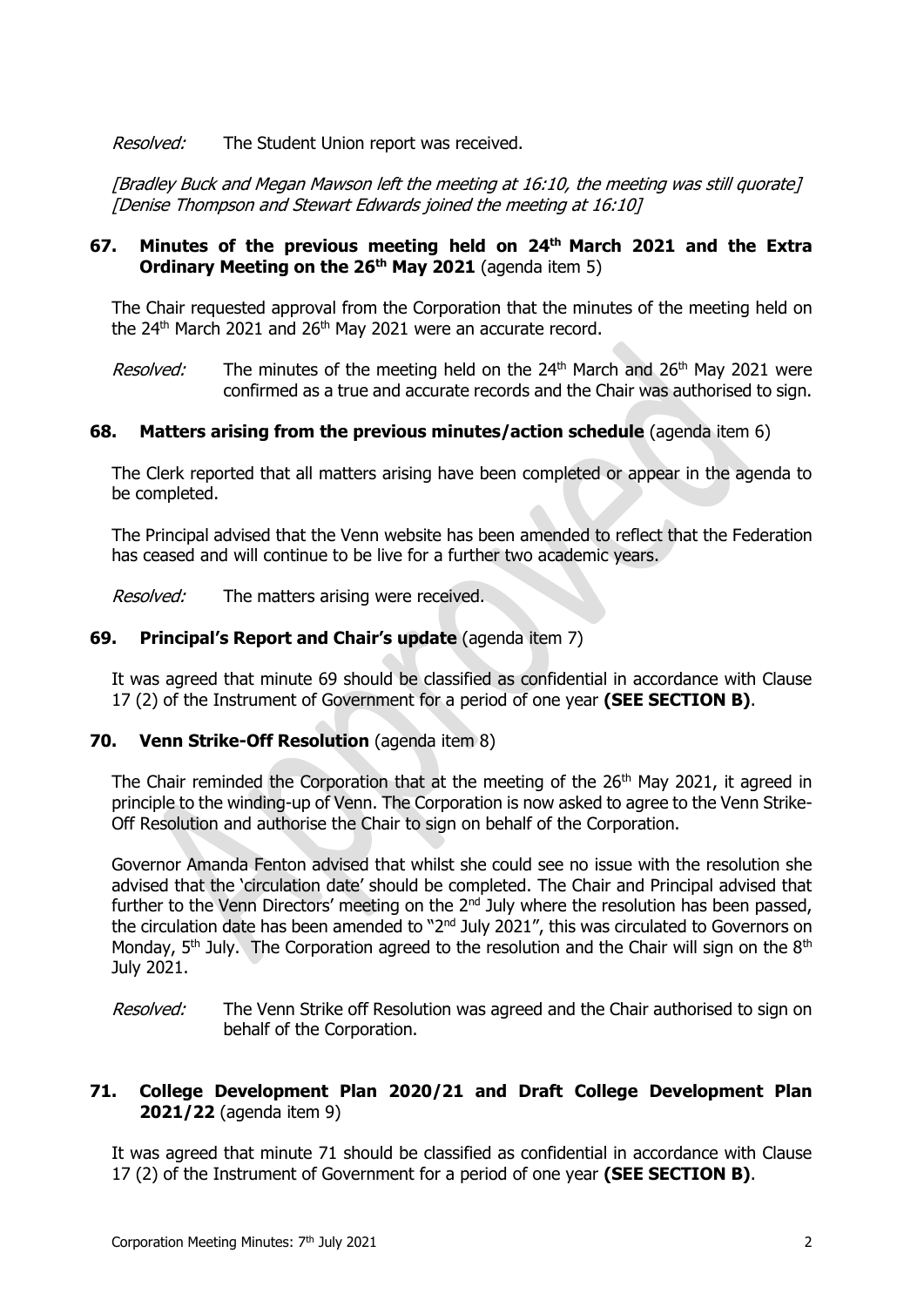## **72. Policies for Approval** (agenda item 10)

The two policies were presented for approval;

a) College Continuity Plan

The Business Manager advised the Corporation that this is a new policy, but draws together multiple existing policies (disaster, fire etc) into one document. The Business Manager asked the Corporation to consider the plan for approval.

Regarding cyber-attack insurance, the Vice-Chair queried the insurance value. The Business Manager confirmed that after discussion with the insurance brokers the College is looking to increase its insurance from £250k to £500k.

Regarding 5. 'Incidents Off-Site', Bob Overment queried if more explicit support in protection of staff could be included, specifically with regards to social media. The Principal advised that dealing with social media posts and comments is very difficult and the College would always act swiftly and be proactive in reporting any offensive or abusive comments. Bob Overment asked if an additional bullet point could be added to the list outlining that 'the College will support staff'. This was agreed.

Regarding 3. 'Management of an Incident' Stephen Brown queried the wording of the 'nominated Deputy', and how this would be decided. The Principal advised that Natalie Sketchley has deputising responsibilities and it is expected that she would be the 'nominated Deputy' if the Principal was unavailable. The Business Manager advised that the wording has been kept vague to allow some flexibility if this was required.

b) Single Equality Scheme

The policy was reviewed by the Business Manager in July 2021, with no changes being recommended. The Business Manager asked the Corporation to consider the policy for approval.

Resolved: The College Continuity Plan and Single Equality Scheme policies were approved.

### **73. Quality and Standards Committee – 12th May 2021** (agenda item 11)

It was agreed that minute 73 should be classified as confidential in accordance with Clause 17 (2) of the Instrument of Government for a period of one year **(SEE SECTION B)**.

## **74. Audit Committee – 16th June 2021** (agenda item 12)

It was agreed that minute 74 should be classified as confidential in accordance with Clause 17 (2) of the Instrument of Government for a period of one year **(SEE SECTION B)**.

## **75. Search & Governance Committee – 26th May 2021 and 29th June 2021** (agenda item 13)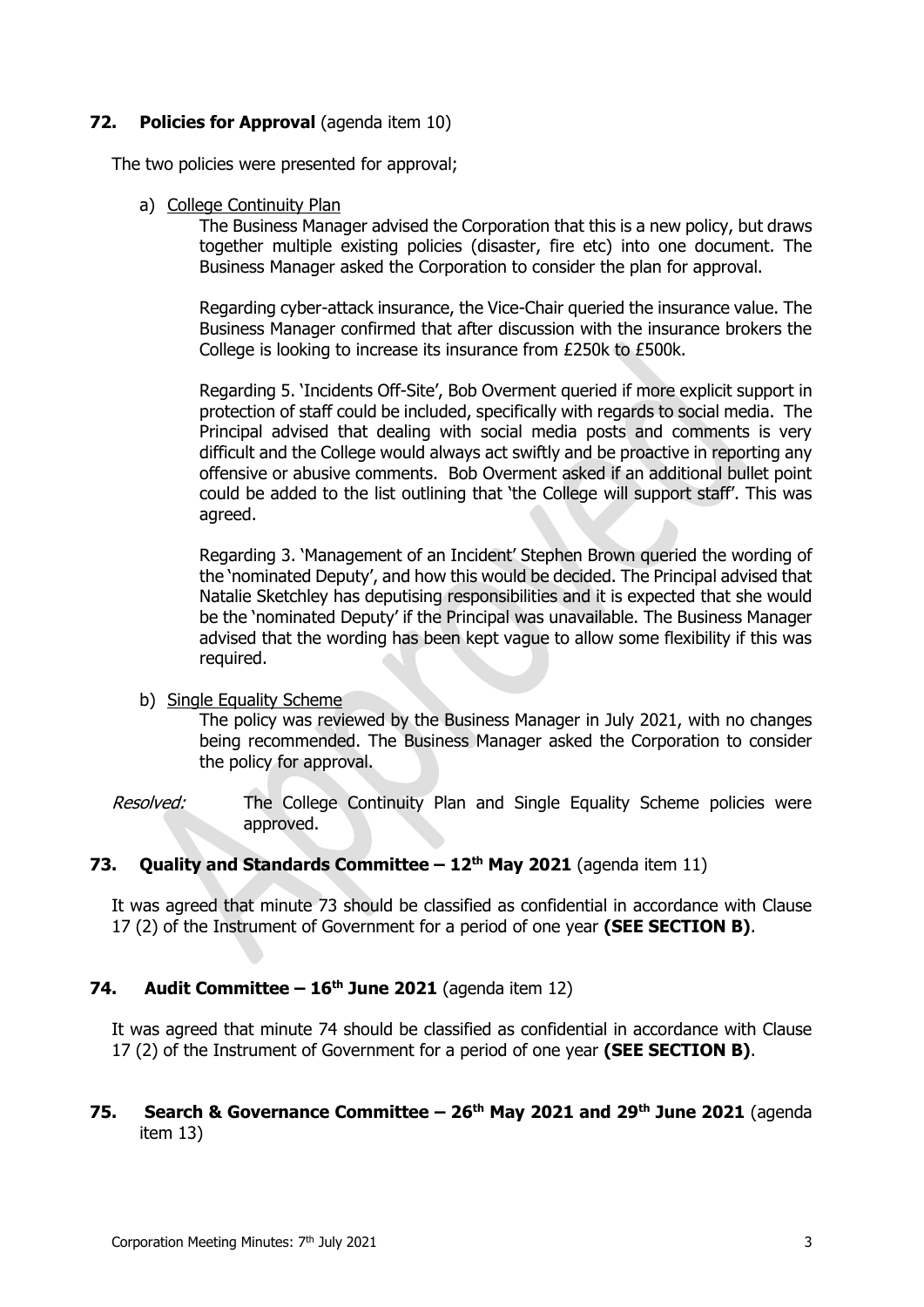It was agreed that minute 75 should be classified as confidential in accordance with Clause 17 (2) of the Instrument of Government for a period of one year **(SEE SECTION B)**.

## **76. Finance and General Purposes Committee – 23rd June 2021** (agenda item 14)

It was agreed that minute 76 should be classified as confidential in accordance with Clause 17 (2) of the Instrument of Government for a period of one year **(SEE SECTION B)**.

## **77. Confidential Remuneration Committee – 23rd June 2021** (agenda item 15)

It was agreed that minute 77 should be classified as confidential in accordance with Clause 17 (2) of the Instrument of Government for a period of one year **(SEE SECTION B)**.

### **78. Corporation Self-Assessment** (agenda item 16)

It was agreed that minute 78 should be classified as confidential in accordance with Clause 17 (2) of the Instrument of Government for a period of one year **(SEE SECTION B)**.

## **79. Proposed Schedule of Meetings and Annual Cycle of Business 2021/22** (agenda item 17)

The Chair presented the proposed schedule of meetings and annual cycle of business for the Corporation for 2021/22. Each of the Corporation's committees have had opportunity to review and have recommended their cycle of business for approval.

Resolved: The proposed schedule of meetings and annual cycle of business for 2021/22 was approved.

## **80. Safeguarding Link Governor** (agenda item 18)

The Chair was pleased to report that Governor Leila Goring has volunteered to take on the Safeguarding Link Governor role, Leila would bring a wealth of knowledge and expertise. Leila has already met with the College's Safeguarding Lead to discuss the remit and responsibilities of the role.

Leila Goring advised that she shadowed the recent Governor Scrutiny Safeguarding visit and was impressed by the Safeguarding procedures and team at the College.

The Chair Thanked Leila for volunteering to take on the Safeguarding Link Governor role.

Resolved: Leila Goring was approved as Safeguarding Link Governor.

### **81. Any other business** (agenda item 19)

The Chair and Vice-Chair expressed thanks to all Governors, and staff at the College for their hard work over the last year despite the very difficult circumstances. The Vice-Chair also gave thanks to the Chair.

Resolved: Any other business was received.

### **82. Confidential items** (agenda item 20)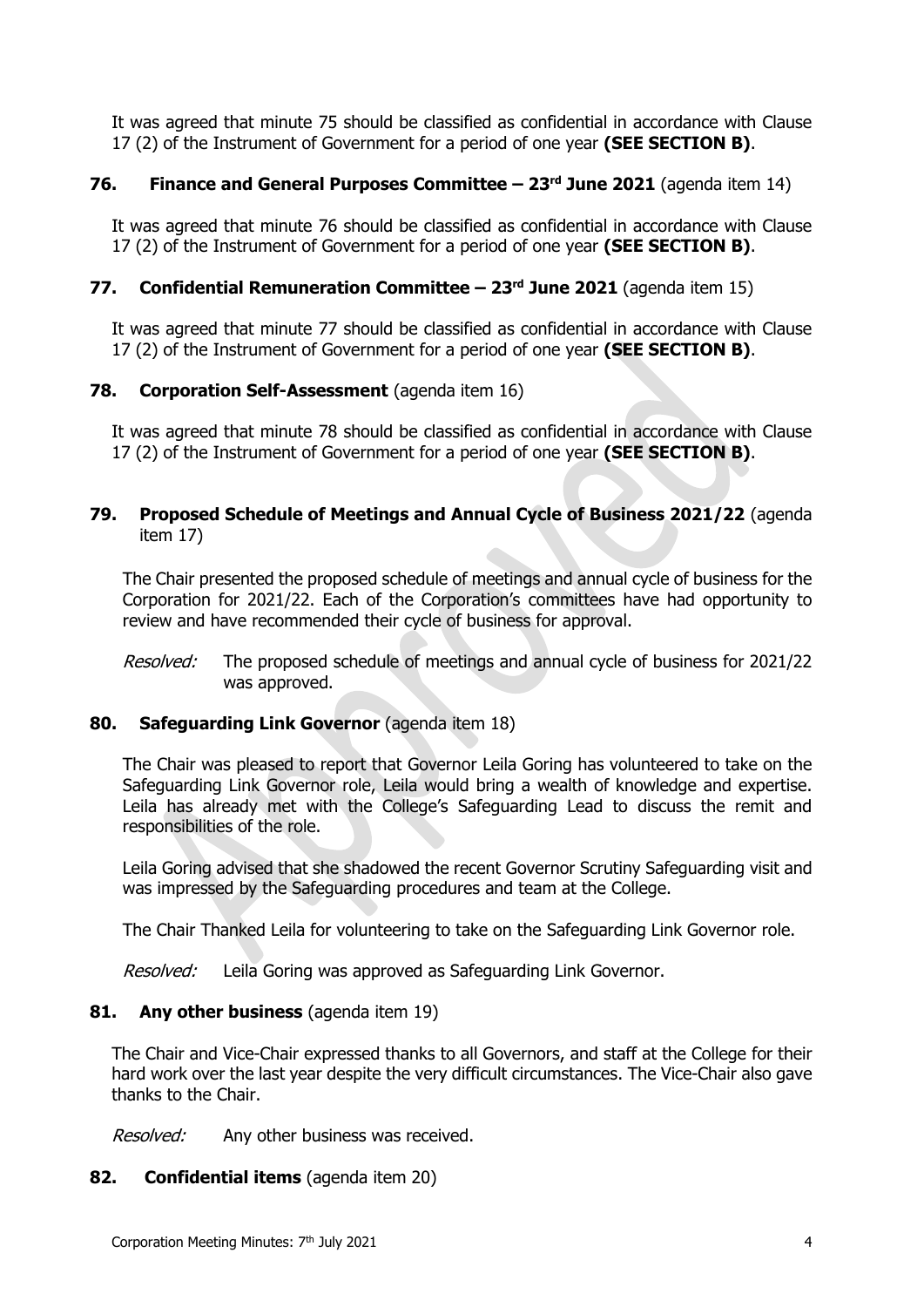Resolved: It was agreed that minutes 69, 71, 73-78 should be classified as confidential in accordance with Clause 17 (2) of the Instrument of Government and associated reports are therefore not available for circulation to the public, College staff (excluding senior post holders) or students.

### **83. Date of next meeting** (agenda item 21)

Resolved: The next meeting of the Corporation will be the 8<sup>th</sup> December 2021.

## **Action schedule**

| Minute Title<br>no | Action by $ $ Action |  |
|--------------------|----------------------|--|
|                    |                      |  |
|                    |                      |  |